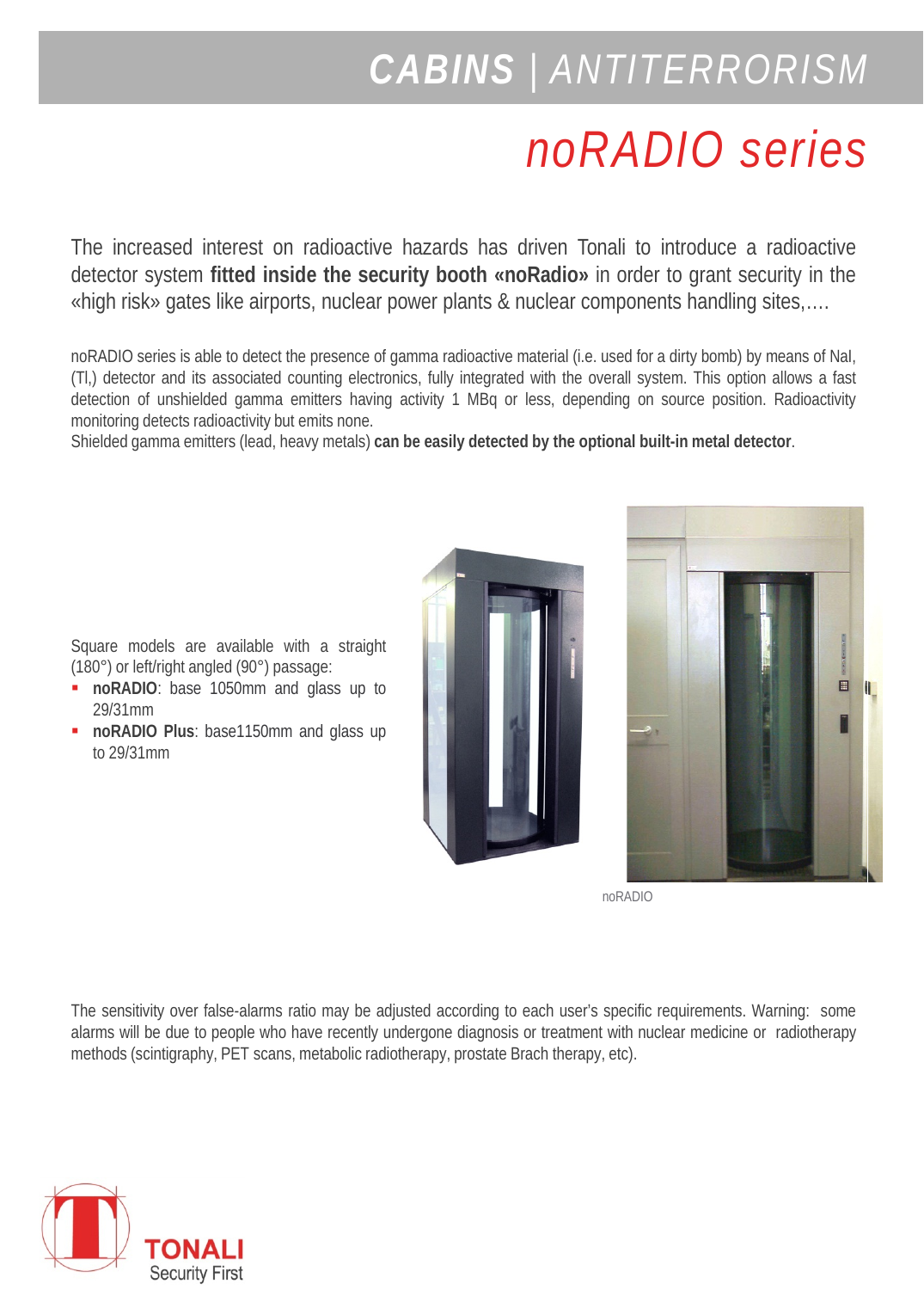### **FEATURES AND OPTIONS**

- **self-contained built-in metal detector**
- neutron detector capable detecting fissile or strategic material (i.e. uranium, plutonium)
- **volumetric left object control system**
- volumetric single passage checking system
- digital display, menu-guided command and setting console
- **intercom**, voice messages and traffic-lights
- easy-link to third party manufactured access control systems (RS232 RS485 IBIS interfaces)
- hidden microcameras inside the cabin
- **P** proxy, swipe-card and biometric readers easily added
- **-** low-side mechanical key for additional locking



#### INSIDE DETAILS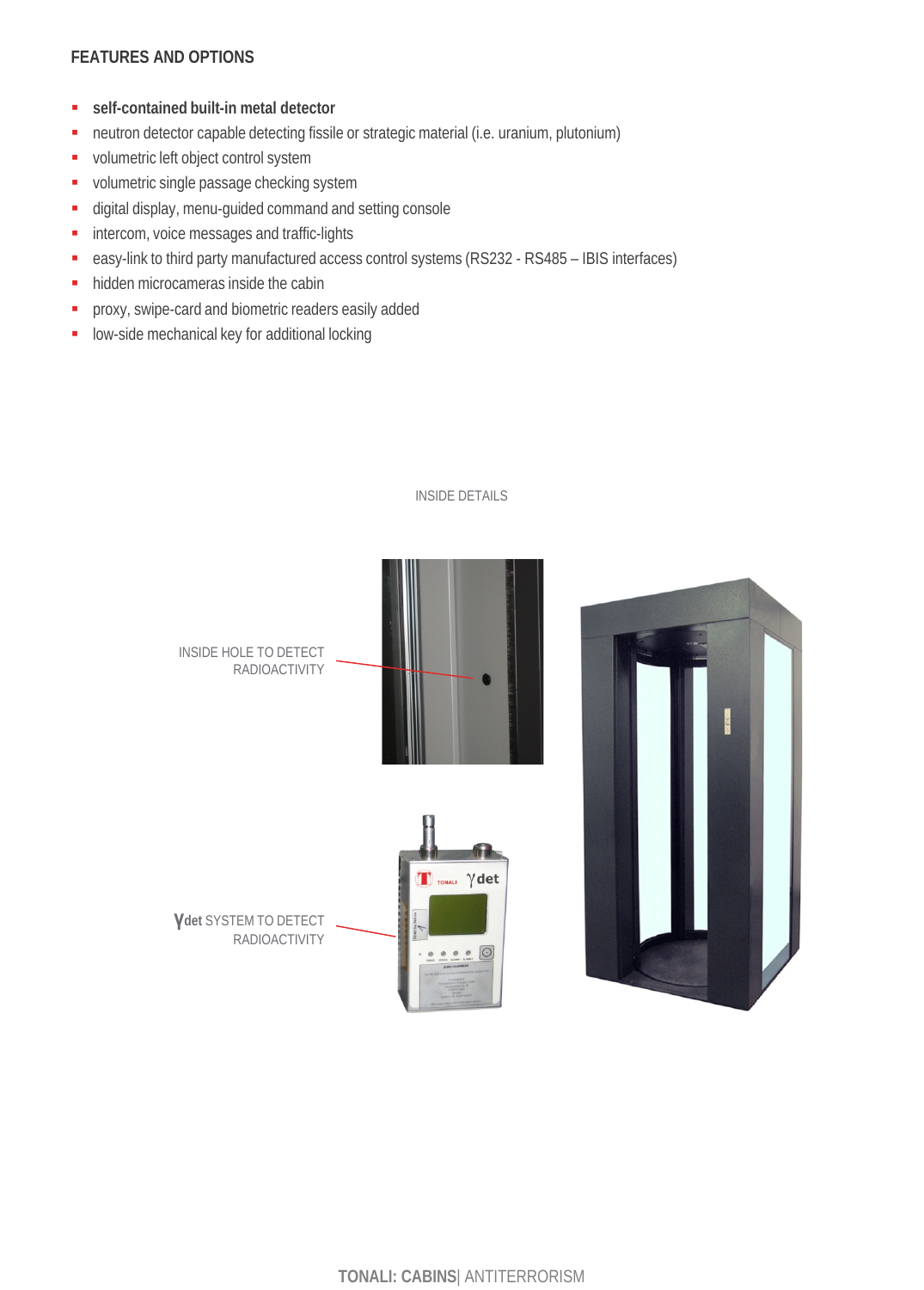







 $90^\circ$  R

noRADIO Plus